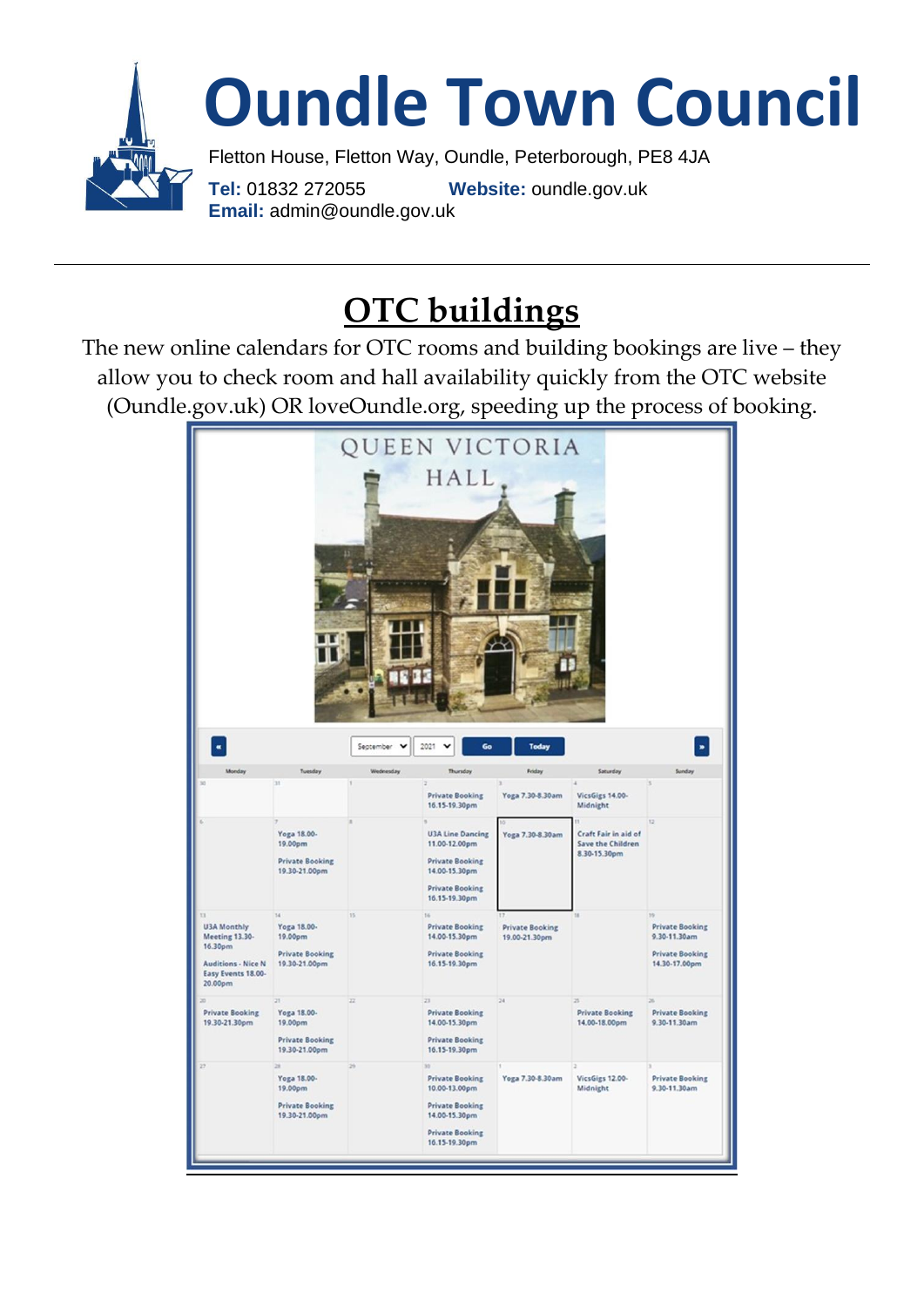Alongside this, we will keep an eye on flexing the capacity of all our buildings from their current 50% limit towards their normal capacity – of course, mitigating risk and keeping residents and users safe are our foremost concerns.

## **OTC Transport Survey**

Huge thanks to all those residents who submitted their thoughts on transport in Oundle. We can't promise we'll solve things, and we plan now to gather data to help set our strategy over the next few months - knowing what people think the issues are helps us focus our efforts, especially when talking to NNC Highways who are responsible for most of the issues. We hope to be able to reveal all the findings in

time for/at the **Annual Town Meeting on April 28<sup>th</sup> 2022**, or earlier.

Mark the date in your diary!



# **Policing in Oundle**

At a recent JAG (Joint Action Group) meeting, Northants Police confirmed Oundle's new Constable (whose name and email address will be published soon) which is great news. Further to this, Northants Police's recent "local priorities" survey confirmed a healthy 527 responses from East Northants residents, asking for two local focuses -

- a. Road Safety and Traffic Matters.
- b. Drug Dealing and Misuse

Two key reminders from Northants Police for all of us as residents to be aware of –

1. The traffic data helps put concerns about speeding into context - most people stick to the limits, most of the time. Recently, Northants Police "speed